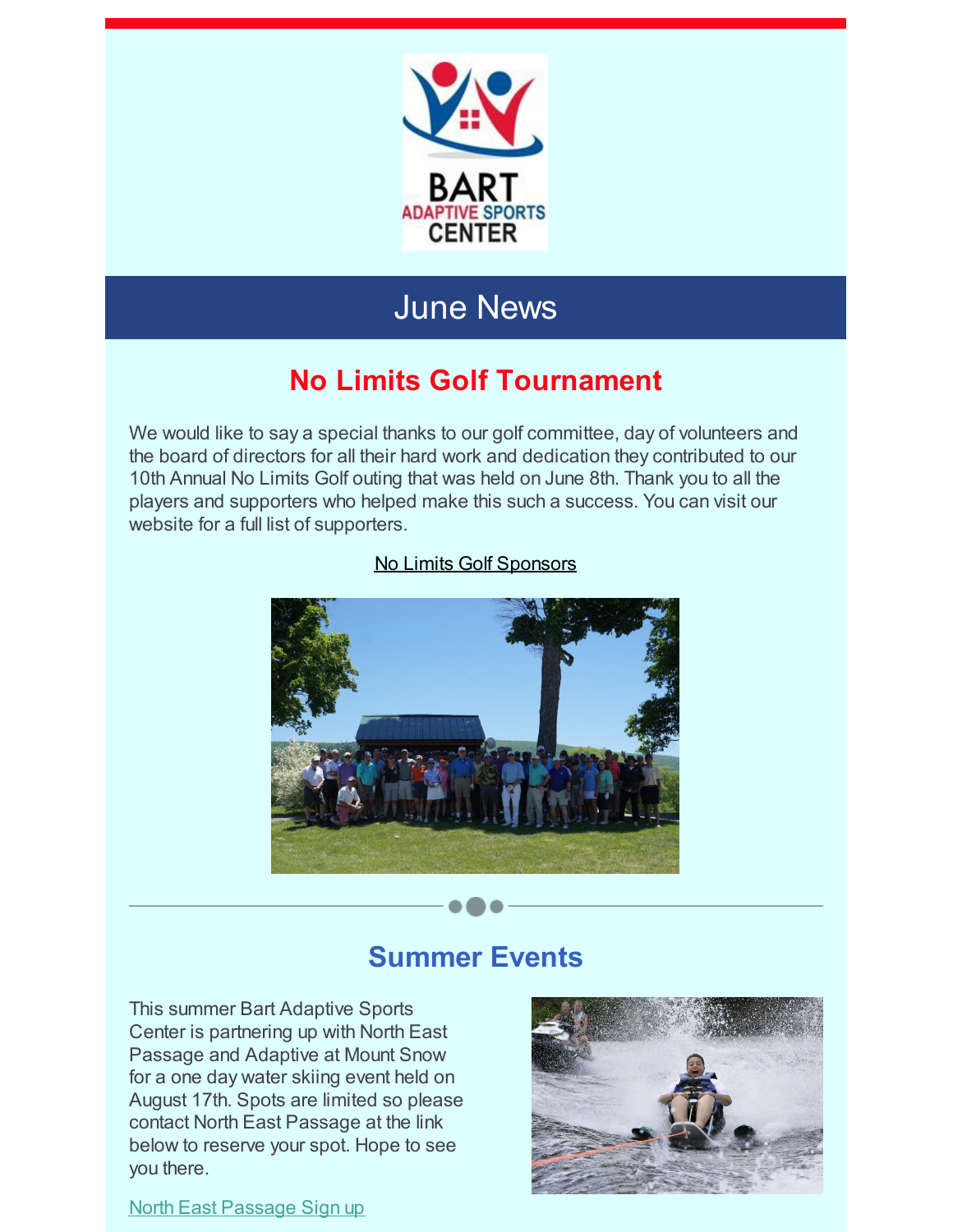

### **Summer Cycling, Golf, Kayaking**

Tuesday @ Dana Thompson Park in Manchester from 4-6 pm Starting June  $25th$ 

Thursdays @ Walmart Parking lot from 10-2 Please call and make your reservations

Please email us at programs@bartadaptive.org for more information of times and locations for our golf and kayaking program. We hope to see you out enjoying your summer.

## **11th Annual No Limits Fall Foliage Ride for Bart Adaptive**

#### **Saturday, September 14, 2019**



The No Limits Fall Foliage Ride for Bart Adaptive offers rides ranging from 100, 65, and 30 mile options as well as a Family Fun ride of a 10 mile route through the scenery of Southern Vermont and New York State benefiting Bart J. Ruggiere Adaptive Sports Center.

The No Limits Bike Event will be held rain or shine. Last year's event featured a beautiful early autumn day showing the early changes of color as well as some beautiful country side as participants cycle their chosen route.

The No Limits Bike Ride will also help you remember "The only limits that anyone has, are the limits they set themselves."

To register please click link below

**No Limits Fall [Foliage](https://www.bikereg.com/no-limits-fall-foliage-ride-for-bart-adaptive) Bike Ride**